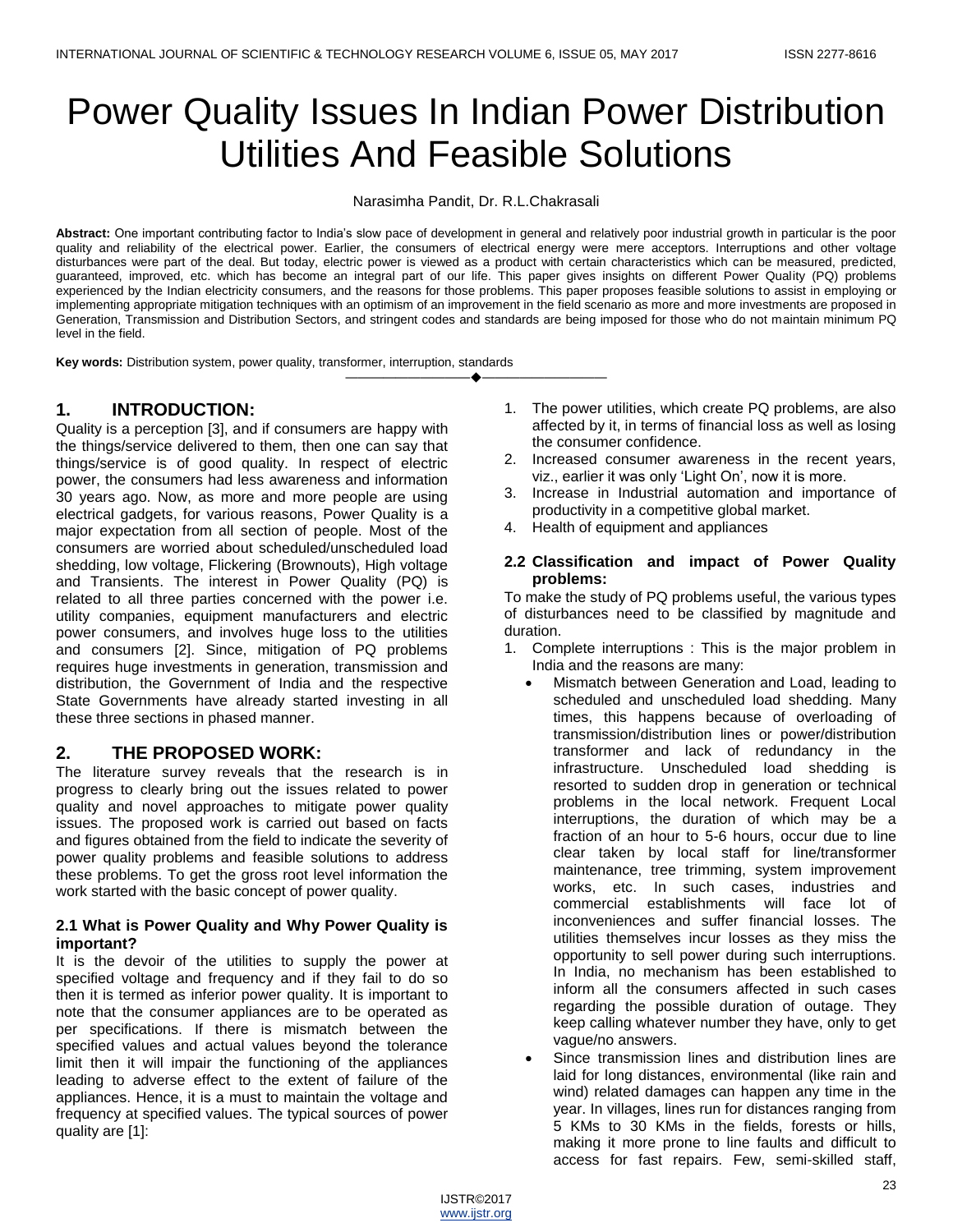accompanied by no or infrequent conveyance facility add further delay. In the city, congested roads, traffic and trees are the major impediments.

- 2. Flickering (over voltage fluctuations), spikes and surges i.e., Brownouts: the main causes are loose connections in the transformer bushings or line jumpers. Poor workmanship, overload on staff(less staff, more work) or starting of a large inductive load (welding machine). Frequent tripping can also be included in this category. Frequent tripping occur when line is faulty and, the Master Unit Sub Station(MUSS) staff informs the O&M staff keeps on isolating bit by bit and the line trips again. During the testing of last bit, either the line gets charged or declared as permanently faulty, wherein the consumer will experience full restoration of power or complete darkness, respectively.
- 3. Low Voltage: This occurs during the overload of transmission line or distribution line. Most of the lamps and electrical gadgets do not operate during low voltage. Single Phasing also can be included in this category, which occurs when a line jumper is cut or a High Tension (HT) side fuse is blown in the transformer.
- 4. High Voltage: The consumer experiences high voltage when one phase in a 3 phase system fails , or when there is a loose connection in one bushing of the transformer, leading to severe unbalanced supply of 440 volts (instead of 230 volts) to few consumers. Many electrical gadgets will be damaged during such time.
- 5. Transformer Failure: Usually a minimum of 10% of the distribution transformers will fail every year in any utility. The number of consumers affected depends upon the capacity of transformer, viz., higher the capacity, more consumers are affected. The replacement may take 5 hours to 24 hours or more, depending upon the availability of staff/ crane, number of transformer failed on that day/ availability of good/ repaired good transformers, and time of transformer failure ( if it has failed in night time, the replacement initiation itself may start on the next day morning). Sometimes, power transformer may fail, which is rare compared to distribution transformer failure, leading to interruption to a larger area.

The interruption of any form manifests itself in the form of consumer complaints. The number of complaints received, by a typical Power Distribution Company, in its Urban, Semi Urban and rural areas, in one year, are tabulated as follows:

Complaint details of Category A, B, & F: A : complete interruption, B: Voltage problem,

|          | Category | Urban | Semi<br>urban | Rural | Total |
|----------|----------|-------|---------------|-------|-------|
| January  | А        | 47826 | 2529          | 948   | 51303 |
|          | в        | 1206  | 54            | 41    | 1301  |
|          | F        | 22    | 197           | 501   | 720   |
| February | А        | 52218 | 3691          | 1019  | 56928 |

|                  | в  | 1124   | 62    | 47   | 1233   |
|------------------|----|--------|-------|------|--------|
|                  | F  | 14     | 199   | 424  | 637    |
| March            | A  | 1443   | 5698  | 1692 | 8833   |
|                  | в  | 147    | 92    | 49   | 288    |
|                  | F  | 30     | 247   | 487  | 764    |
| April            | А  | 78464  | 5372  | 2402 | 86238  |
|                  | в  | 1509   | 98    | 37   | 1644   |
|                  | F. | 16     | 202   | 432  | 650    |
|                  | A  | 112038 | 10058 | 2965 | 125061 |
| May              | в  | 2010   | 111   | 31   | 2152   |
|                  | F  | 66     | 225   | 493  | 784    |
|                  | A  | 103900 | 8638  | 2395 | 114933 |
| June             | в  | 2412   | 141   | 41   | 2594   |
|                  | F  | 57     | 403   | 657  | 1117   |
|                  | А  | 78475  | 6043  | 2404 | 86922  |
| July             | в  | 1780   | 122   | 39   | 1941   |
|                  | F  | 60     | 464   | 887  | 1411   |
|                  | A  | 77962  | 7432  | 3391 | 88785  |
| August           | в  | 1759   | 115   | 48   | 1922   |
|                  | F  | 91     | 839   | 823  | 1753   |
|                  | A  | 93054  | 8813  | 3532 | 105399 |
| <b>September</b> | в  | 2166   | 118   | 50   | 2334   |
|                  | F  | 129    | 972   | 1164 | 2265   |
|                  | А  | 96787  | 9195  | 3934 | 109916 |
| October          | в  | 1790   | 87    | 22   | 1899   |
|                  | F  | 155    | 1011  | 1073 | 2239   |
| November         | А  | 71361  | 8473  | 2524 | 82358  |
|                  | в  | 1301   | 92    | 33   | 1426   |
|                  | F  | 127    | 864   | 1104 | 2095   |
|                  | А  | 63088  | 6955  | 3078 | 73121  |
| <b>December</b>  | в  | 1202   | 74    | 51   | 1327   |
|                  | F  | 121    | 856   | 1409 | 2386   |

From the above table it is clear that:

- 1. More interruptions have occurred due to rain/wind leading to more complaints.
- 2. Though rural areas suffer more interruptions during such times, due to lack of communicating procedural aspects, they refrain from complaining to the concerned authority and are 'Used to it'.-But the transformer failure complaints in rural areas are more as they need power for agricultural purpose.

# **3. FEASIBLE SOLUTIONS**

1. Investments: Investment in Generation, Transmission and Distribution is required. More attention is required on the latter two, as most of the major interruptions are because of non-availability of corridors to take available power from various parts of the country (Transmission), and lack of redundancy, and poor infrastructures (Distribution). Man Power: Recruitment of adequate